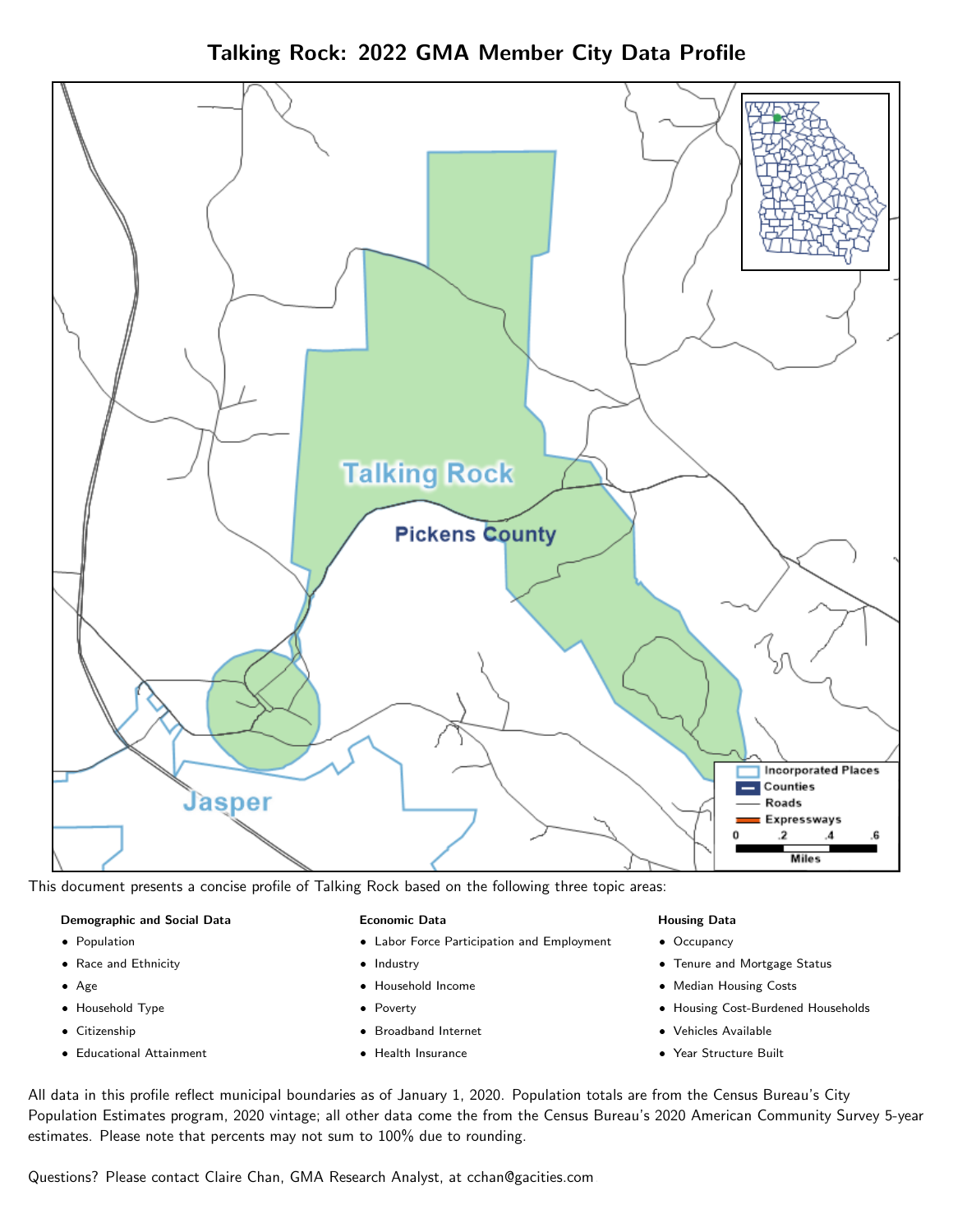# Talking Rock: Demographic and Social



Age

**Citizenship** 

0% 5% 10% 15% Male **Female** 15% 10% 5% 85 and over 80-84 75-79 70-74 65-69 60-64 55-59 50-54 45-49 40-44 35-39 30-34 25-29 20-24 15-19 10-14 5-9 Under 5

# Native Born 100%

# Race and Ethnicity



Source: U.S. Census Bureau, City Population Estimates, 2020 vintage Source: American Community Survey, 2020 5-year estimates, table B03002

# Household Type



Source: American Community Survey, 2020 5-year estimates, table B01001 Source: American Community Survey, 2020 5-year estimates, table B11001

# Educational Attainment



Source: American Community Survey, 2020 5-year estimates, table B05002 Source: American Community Survey, 2020 5-year estimates, table B15002

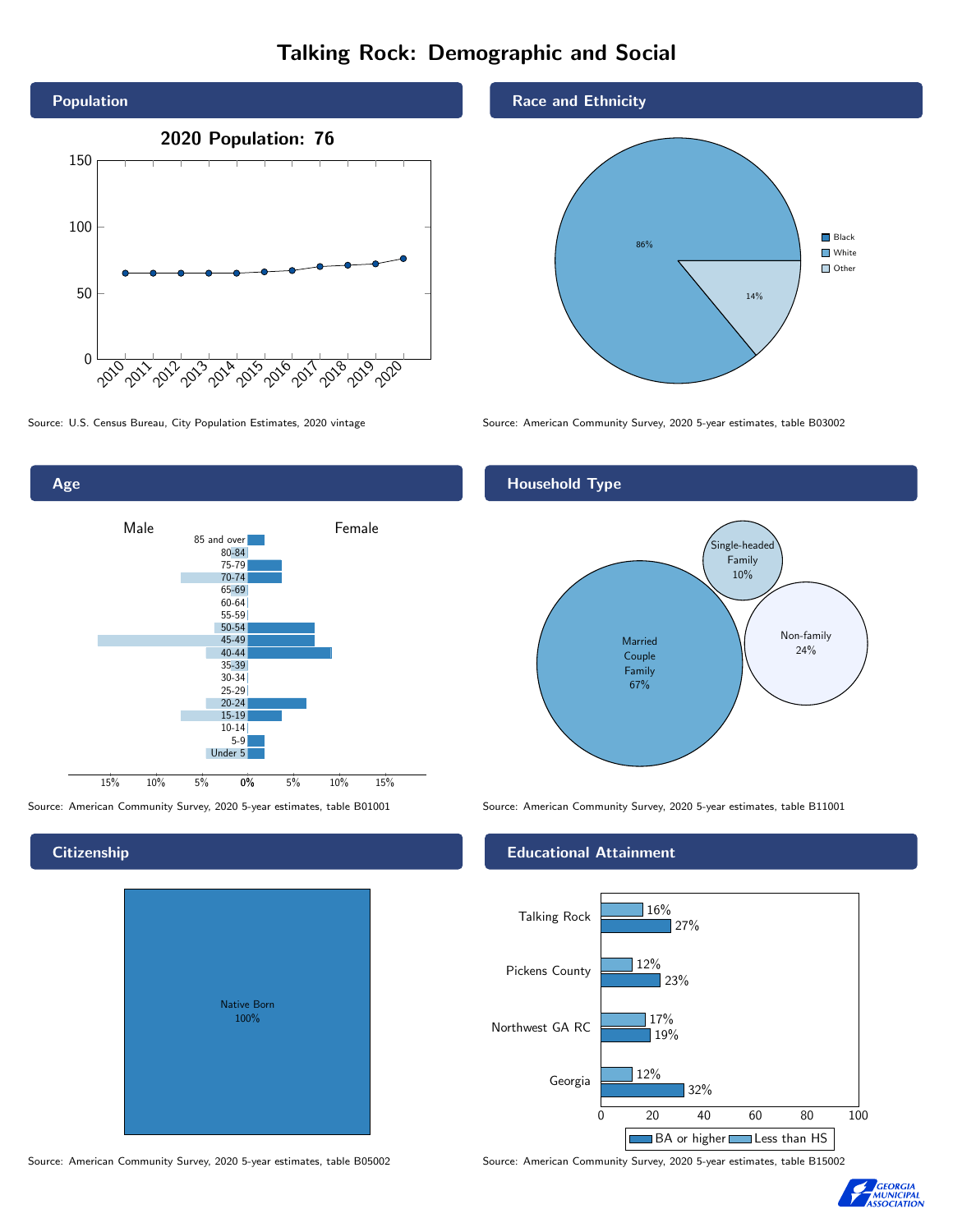# Talking Rock: Economic



Source: American Community Survey, 2020 5-year estimates, table B23001 Note: Unemployment rate is based upon the civilian labor force.



Source: American Community Survey, 2020 5-year estimates, tables B19013 and B19025 Source: American Community Survey, 2020 5-year estimates, table B17010



Source: American Community Survey, 2020 5-year estimates, table B28002 Source: American Community Survey, 2020 5-year estimates, table B18135

# Industry

| Agriculture, forestry, fishing and hunting, and mining      | $0\%$ |
|-------------------------------------------------------------|-------|
| Construction                                                | 12%   |
| Manufacturing                                               | 5%    |
| <b>Wholesale Trade</b>                                      | $0\%$ |
| Retail Trade                                                | 24%   |
| Transportation and warehousing, and utilities               | 2%    |
| Information                                                 | $0\%$ |
| Finance and insurance, real estate, rental, leasing         | $0\%$ |
| Professional, scientific, mgt, administrative, waste mgt    | $0\%$ |
| Educational services, and health care and social assistance | 32%   |
| Arts, entertainment, recreation, accommodation, food        | $0\%$ |
| service                                                     |       |
| Other services, except public administration                | 17%   |
| Public administration                                       | 7%    |

Source: American Community Survey, 2020 5-year estimates, table C24030

# Poverty



# Health Insurance